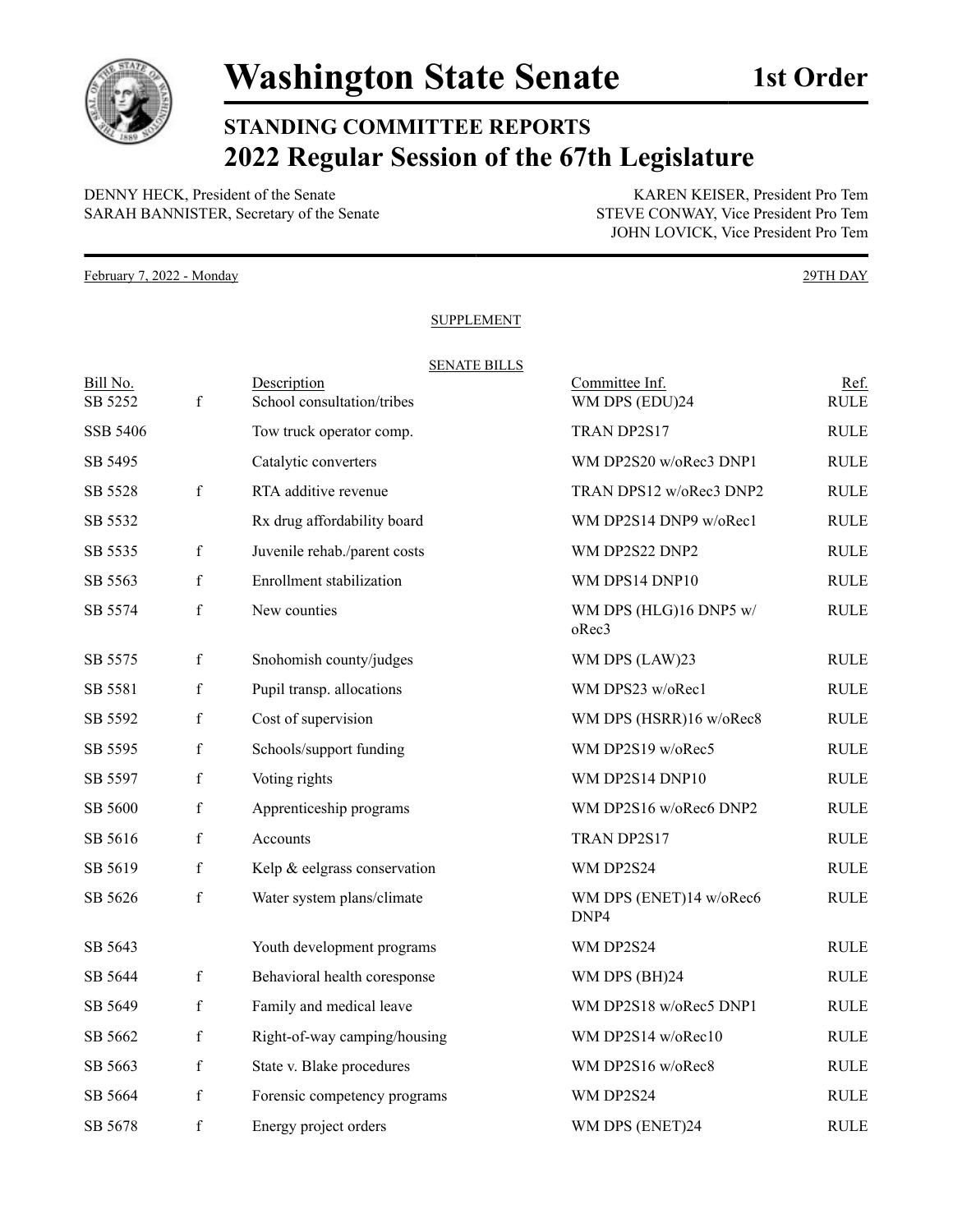| SB 5692 | $\mathbf f$ | Corrections programming      | WM DP2S21 w/oRec3                | <b>RULE</b> |
|---------|-------------|------------------------------|----------------------------------|-------------|
| SB 5695 | $\mathbf f$ | DOC body scanner pilot       | WM DP2S24                        | <b>RULE</b> |
| SB 5699 | $\mathbf f$ | Cannabis analysis labs       | WM DPS24                         | <b>RULE</b> |
| SB 5701 | $\mathbf f$ | Workers' comp wages          | WM DPS14 DNP8 w/oRec2            | <b>RULE</b> |
| SB 5702 | $\mathbf f$ | Donor breast milk coverage   | WM DP2S24                        | <b>RULE</b> |
| SB 5703 | $\mathbf f$ | Cosmetic products/chemicals  | WM DP2S14 w/oRec6 DNP4           | <b>RULE</b> |
| SB 5713 | $\mathbf f$ | Limited equity coop. housing | WM DP14 w/oRec10                 | <b>RULE</b> |
| SB 5720 | f           | Student financial literacy   | WM DP2S24                        | <b>RULE</b> |
| SB 5722 | $\mathbf f$ | Greenhouse gases/buildings   | WM DPS (ENET)13 DNP9 w/<br>oRec2 | <b>RULE</b> |
| SB 5723 | $\mathbf f$ | Diversity in clinical trials | WM DPS (HLTC)17 w/oRec7          | <b>RULE</b> |
| SB 5724 | $\mathbf f$ | Organ transport vehicles     | TRAN DP16 w/oRec1                | <b>RULE</b> |
| SB 5726 | $\mathbf f$ | Military service credit      | TRAN DP17                        | <b>RULE</b> |
| SB 5733 | f           | Civil asset forfeiture/drugs | WM DP2S24                        | <b>RULE</b> |
| SB 5736 | $\mathbf f$ | Minors/behavioral health     | WM DP2S24                        | <b>RULE</b> |
| SB 5745 | $\mathbf f$ | Personal needs allowance     | WM DPS23 w/oRec1                 | <b>RULE</b> |
| SB 5746 | $\mathbf f$ | Drought preparedness         | WM DP2S24                        | <b>RULE</b> |
| SB 5764 | $\mathbf f$ | Apprenticeships & higher ed. | WM DP2S17 w/oRec7                | <b>RULE</b> |
| SB 5771 | f           | Basic ed./caseload forecast  | WM DP24                          | <b>RULE</b> |
| SB 5782 | $\mathbf f$ | Defense compatibility        | WM DP24                          | <b>RULE</b> |
| SB 5785 | $\mathbf f$ | Transitional food assistance | WM DPS (HSRR)24                  | <b>RULE</b> |
| SB 5789 | $\mathbf f$ | Innovation challenge program | WM DP2S24                        | <b>RULE</b> |
| SB 5790 | $\mathbf f$ | Community support services   | WM DPS24                         | <b>RULE</b> |
| SB 5793 | f           | State boards, etc./stipends  | WM DP2S14 DNP6 w/oRec4           | <b>RULE</b> |
| SB 5794 | f           | Behavioral health Rx drugs   | WM DPS22 w/oRec2                 | <b>RULE</b> |
| SB 5796 | $\mathbf f$ | Cannabis revenue             | WM DP2S13 DNP10 w/oRec1          | <b>RULE</b> |
| SB 5803 |             | Wildfires/electric utilities | WM DP2S24                        | <b>RULE</b> |
| SB 5807 | $\mathbf f$ | State hospitals              | WM DP2S24                        | <b>RULE</b> |
| SB 5814 | f           | Child abuse/medical eval.    | WM DPS (HSRR)24                  | RULE        |
| SB 5815 | f           | Identicards                  | TRAN DPS16 w/oRec1               | <b>RULE</b> |
| SB 5819 | $\mathbf f$ | DDA no-paid caseload         | WM DPS24                         | <b>RULE</b> |
| SB 5821 | $\mathbf f$ | Cardiac & stroke response    | WM DPS24                         | <b>RULE</b> |
| SB 5827 | $\mathbf f$ | Dept. of Corrections systems | WM DP2S20 w/oRec4                | <b>RULE</b> |
| SB 5828 | $\mathbf f$ | Autonomous vehicles          | TRAN DPS9 w/oRec8                | <b>RULE</b> |
| SB 5832 | f           | Multifamily unit conversion  | WM DP14 w/oRec7 DNP3             | <b>RULE</b> |
| SB 5838 | $\mathbf f$ | Diaper subsidy/TANF          | WM DPS (HSRR)24                  | <b>RULE</b> |
| SB 5842 | $\mathbf f$ | Climate change               | WM DP2S14 DNP9 w/oRec1           | <b>RULE</b> |